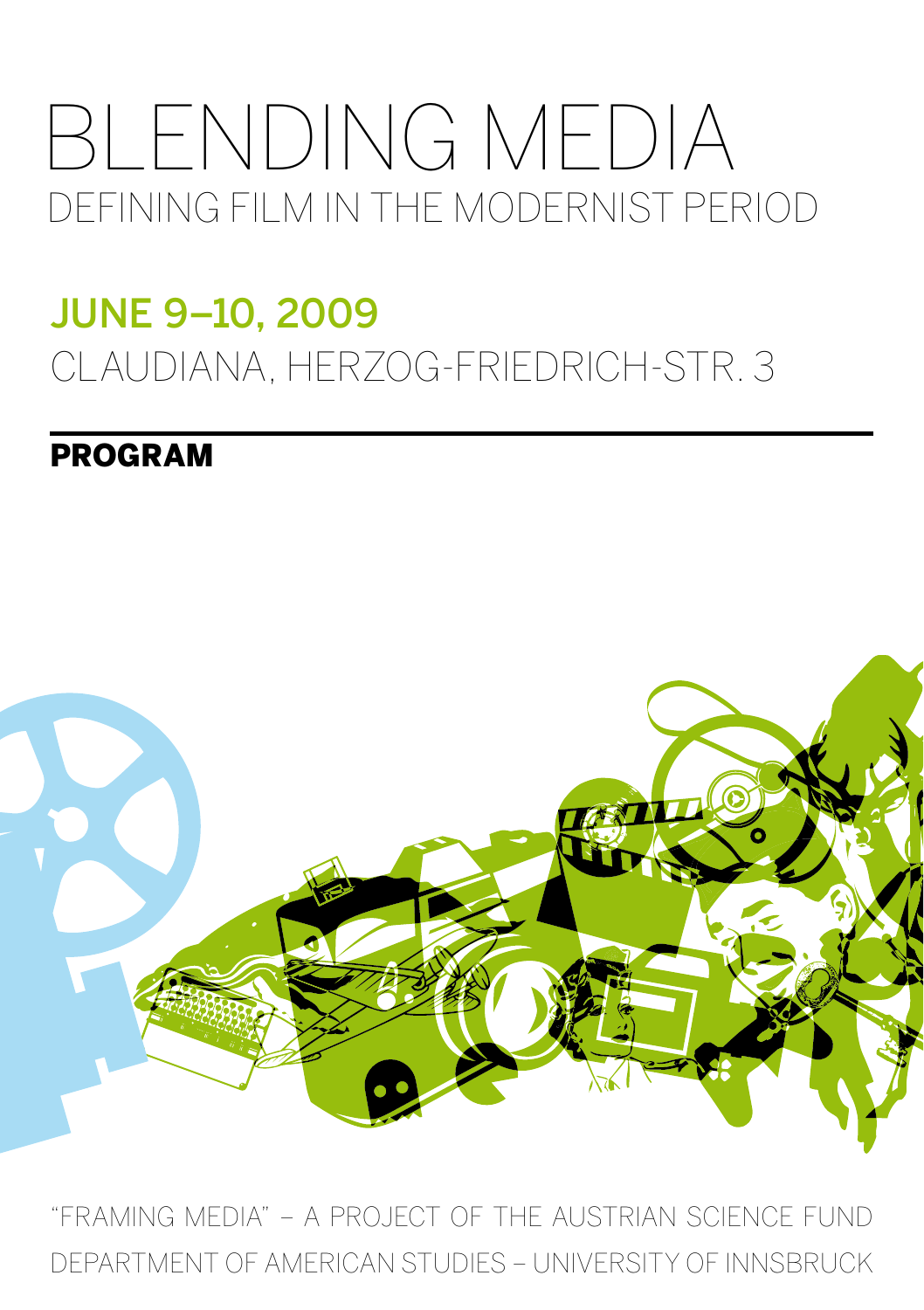## Monday, June 8

#### 19:00

#### Conference Warming

Restaurant Löwenhaus

## Tuesday, June 9

#### 9:00–9:30

**OPENING** 

Claudia-Saal

Karlheinz Töchterle President of the University of Innsbruck

Waltraud Fritsch-Rößler Dean of the Faculty of Language and Literature

Mario Klarer Chair of the Department of American Studies

Christian Quendler Conference Committee

#### 9:30–11:00

Plenary Lecture

Claudia-Saal

David N. Rodowick (Harvard University) A Compass in a Moving World (On Genres and Genealogies of Theory) Introduction: Christian Quendler

#### 11:00–11:30

Coffee Break American Corner Innsbruck

#### 11:30–13:00 parallel panels

WDITING/FILM Claudia-Saal – Chair: Sabine Sielke

Rembert Hüser (University of Minnesota) Eating Caligari

Alexander Böhnke (Universität Konstanz) "Hollow out the Visible with the Word": The Contested Relationship between Film and Writing

Johannes Mahlknecht (Universität Innsbruck) The Painted Title: Blending Word and Image in the Cinematic Paratext

#### The Poetry and Reality of Soviet

CINEMA, Thüring-Saal – Chair: Donald Crafton

Eva Binder (Universität Innsbruck) Dziga Vertov's "Kino-Pravda": Newsreel as a "Laboratory" of Cinematic Communication

Adelheid Heftberger (Österreichisches Filmmuseum) Dziga Vertov: A Film Poet in Words, Sounds and Pictures

Christine Engel (Universität Innsbruck) Eisenstein Revisited: Zbigniew Rybczyński's Experimental Film "Steps"

#### 13:00–14:00

Lunch Buffet American Corner Innsbruck

#### 14:00–16:00 plenary panel

Hybrids and Composites Claudia-Saal – Chair: David N. Rodowick

Angela Krewani (Universität Marburg) Hybrid Knowledge: Film and the Scientific Image

Suzanne Buchan (University for the Creative Arts, UK) Animation at the Edges of Modernism: Hybridity, Art and Artefact

Jeffrey Skoller (University of California, Berkeley) Waking the Dead: The Digital Composites of Ken Jacobs

#### 16:00–16:30

Coffee Break American Corner Innsbruck

#### 16:30–18:00

Plenary Lecture Claudia-Saal

Donald Crafton (University of Notre Dame) An Art that Consumes Itself: The Autophagy of Animation

Introduction: Erwin Feyersinger

#### 18:30

Dinner Restaurant Stiftskeller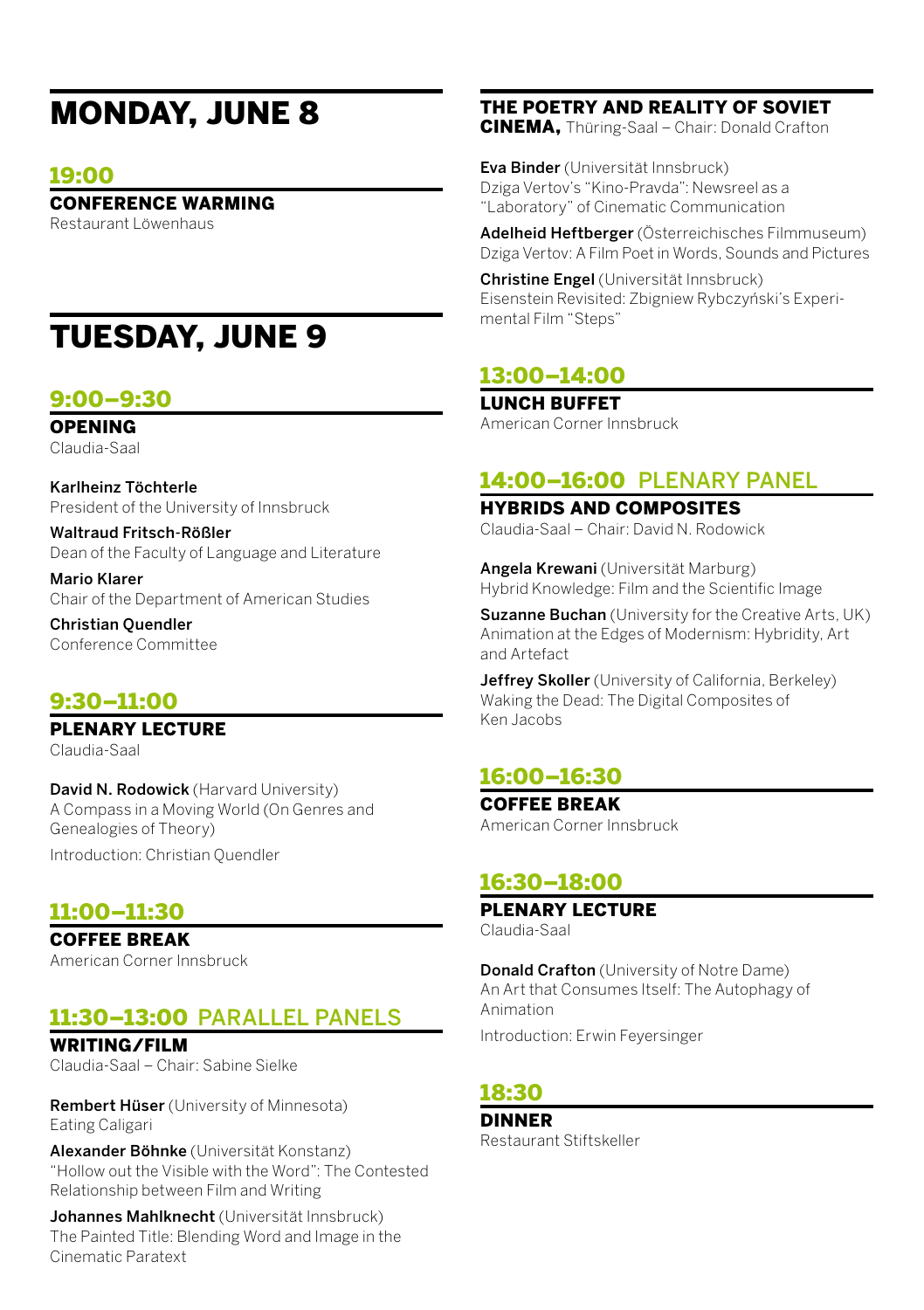## Wednesday, June 10

#### 9:00–10:30

#### Plenary Lecture

Claudia-Saal

Sabine Sielke (Universität Bonn) Portraiture, Close-Up, Face Recognition: Interfacing Visual Cultures and Cognitive Science

Introduction: Mario Klarer

#### 10:30–11:00

Coffee Break American Corner Innsbruck

#### 11:00–12:30 parallel panels

Film as Philosophy, Psychology and THEORY, Claudia-Saal – Chair: Angela Krewani

Steve Choe (University of Iowa) Looking toward Mortality: Fritz Lang's "Destiny" (1921) and the Specificity of Cinema

Massimo Locatelli (Università Cattolica del Sacro Cuore, Milan and Brescia) Kurt Lewin's Children: Media Images, Perception, Social Acting

Christopher Pavsek (Simon Fraser University, Canada) The Impossible Essence of Cinema: Alexander Kluge's Film "Theory"

#### Manipulating Motion

Thüring-Saal – Chair: Suzanne Buchan

Lars Nowak (Universität Weimar) Illuminating Cinema's Black Box: Hiroshi Sugimoto's "Theaters"

Dominik Schrey (Universität Karlsruhe) "Animated Live-Action": Virgil Widrich's "Fast Film" as Intermedial Bricolage

Florian Mundhenke (Universität Leipzig) Experimental Filmmaking between Traditional Artistic Expression and Redefinition of Form and Reception: The Hand-Painted Films of Stan Brakhage

#### 12:30–14:00

Lunch Buffet American Corner Innsbruck

#### 14:00–16:00 parallel panels

Commercial Definitions of Film Claudia-Saal – Chair: Rembert Hüser

Alexander Starre (Universität Göttingen) "You Ain't Heard Nothing Yet": Metamedial Configurations of Sound in Early Talkies and Dolby Trailers

Cristina Stanca-Mustea (Universität Heidelberg) Advertising Movies in a Universal Fashion

Martha Blassnigg (University of Plymouth, UK) Blending Technologies: Trade-Cards, Memory Practices and the Popular Imagination

Michael Punt (University of Plymouth, UK) Blending Technologies: Early Cinema, Popular Culture and the Technological Imaginary

#### American Cinematic Modernism

Thüring-Saal – Chair: Laura Marcus

**Philippa Gates** (Wilfrid Laurier University, Canada) Movie Moderns: Hollywood and Designing American Modernity in the Early 1930s

Martina Pfeiler (Technische Universität Dortmund) "Manhatta: New York the Magnificent": Intermedial Blending Phenomena in 20th and 21st Century Poetry Films

Mark Bartlett (London) Undefining Film: Stan Vanderbeek and "Variations V" as Paradigm for Intermedia Theory

R. C. Tschirner (Universität Innsbruck) "No Use as Art": Pound/Eisenstein – The Ideogram and the Question of the Cinema

#### 16:00–16:30

Coffee Break

American Corner Innsbruck

#### 16:30–18:00

#### PLENARY LECTURE

Claudia-Saal

Laura Marcus (University of Edinburgh) "Poetry into Film Speech": Documentary Cinema, Poetics and the Literature of "Fact" in the 1930s Introduction: Cornelia Klecker

#### End of Symposium